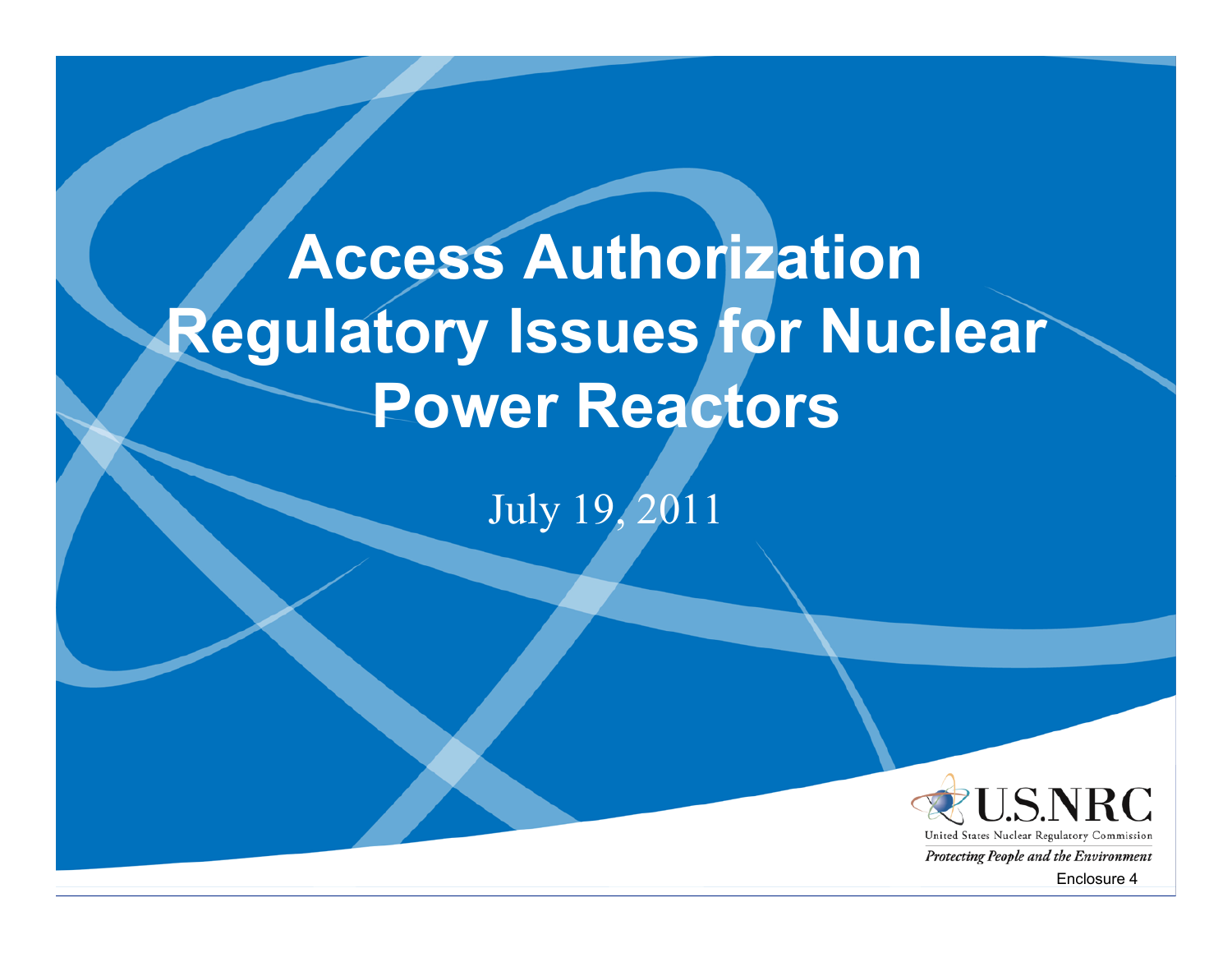## Introduction



- • Issues raised by NRC inspectors
	- Vital Area Access
		- Reports of Interaction
		- Inspection findings
	- Self-Reporting of Legal Actions
		- Inspection findings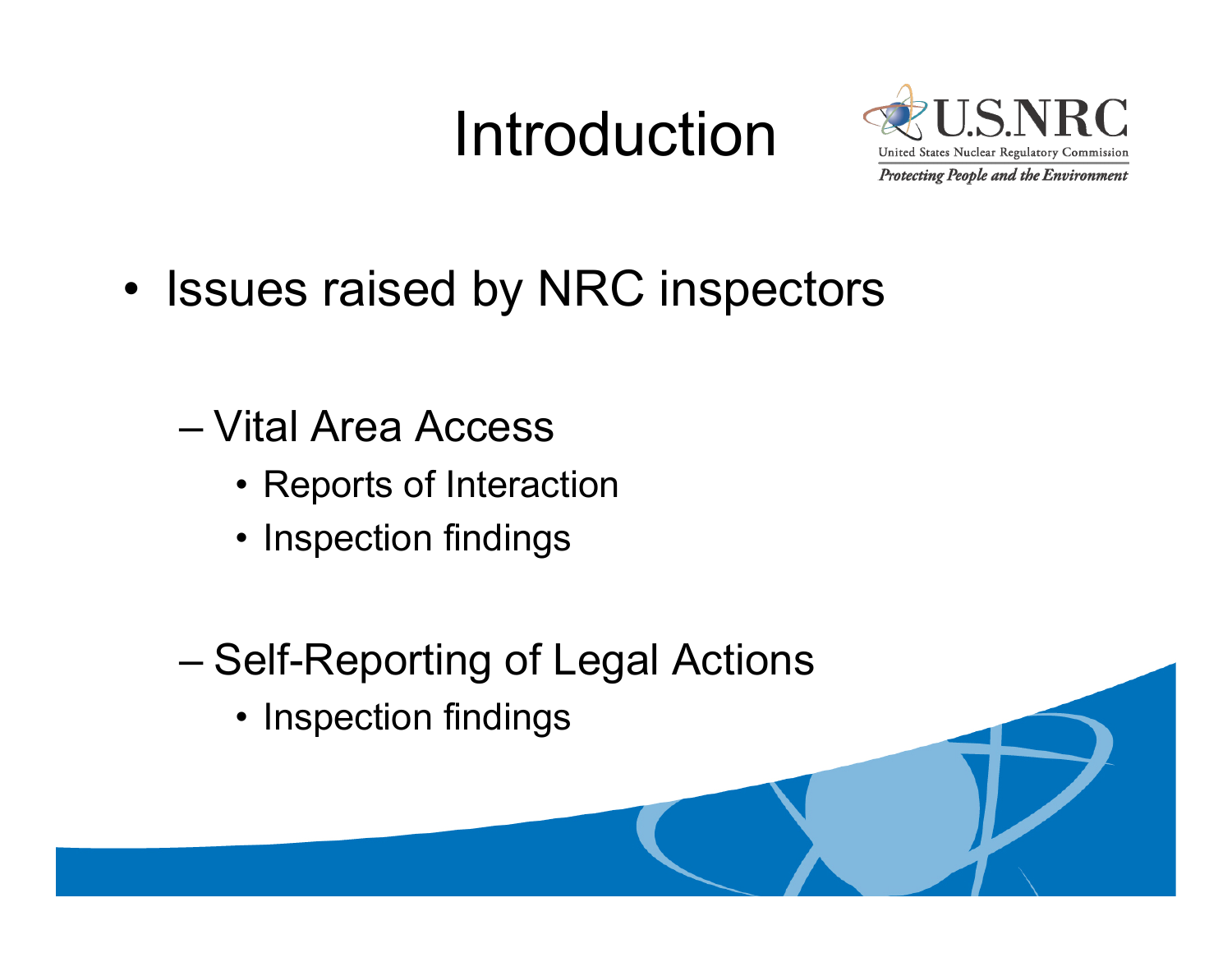#### Access to Vital AreasUnited States Nuclear Regulatory Commission 10 CFR 73.56 (j) **Protecting People and the Environment**

 $\bullet$  (j) *Access to vital areas*. Licensees or applicants shall establish, implement, and maintain a list of individuals who are authorized to have unescorted access to specific nuclear power plant vital areas during non-emergency conditions. The list must include only those individuals who have a continued need for access to those specific vital areas in order to p p erform their duties and res ponsibilities. The list must be approved by a cognizant licensee or applicant manager or supervisor who is responsible for directing the work activities of the individual who is granted unescorted access to each vital area, and updated and re-approved no less frequently than every 31 days.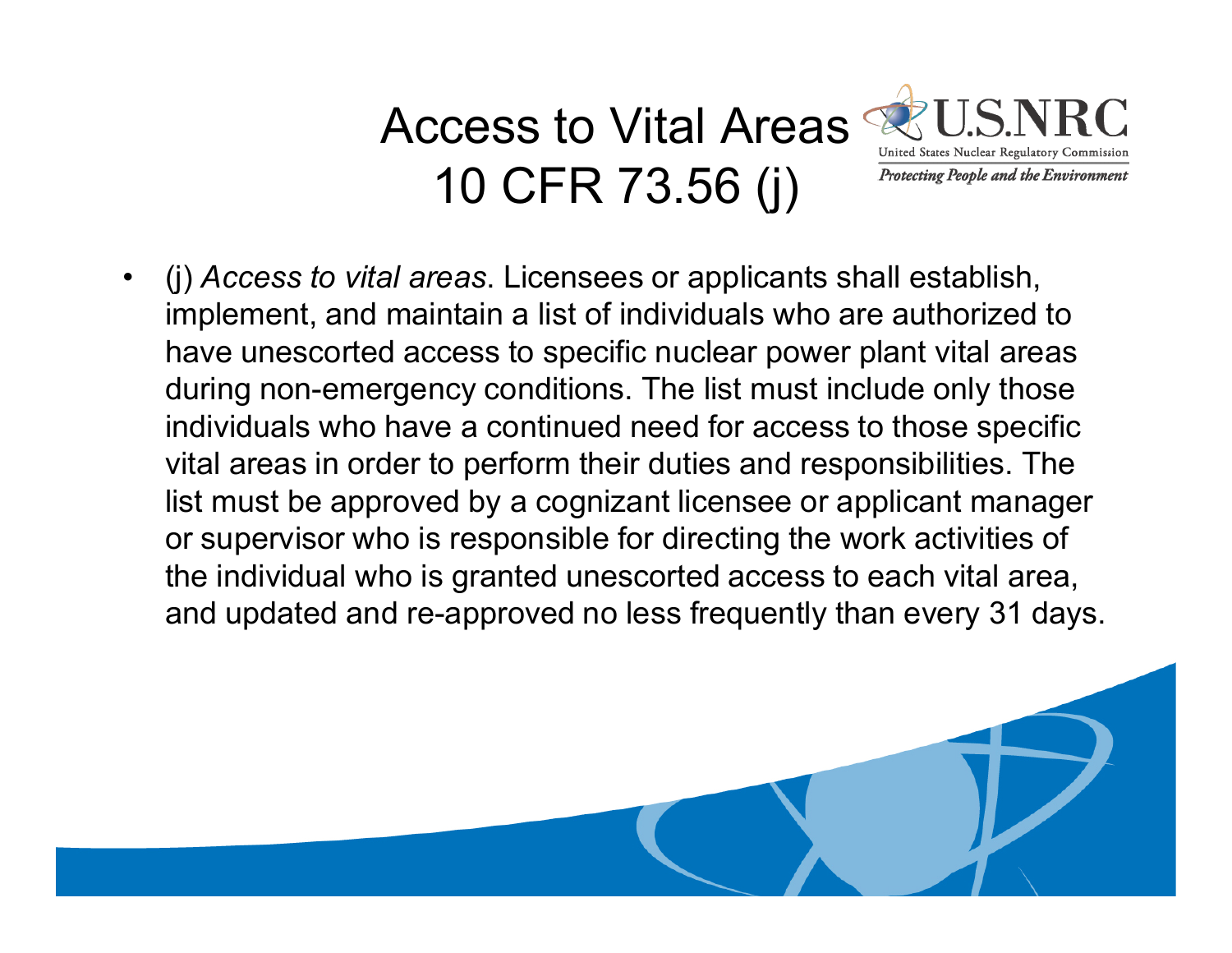## Access to Vital Areas10 CFR 73.56 (j)



### – Vital Area Access lists

- Only individuals with a continued need to perform their duties
- Review of list by cognizant manager or supervisor
- List updated no less frequently than every 31 days
- Performance-based regulation
- Has implications for the IMP
- Industry bulletin forthcoming from NEI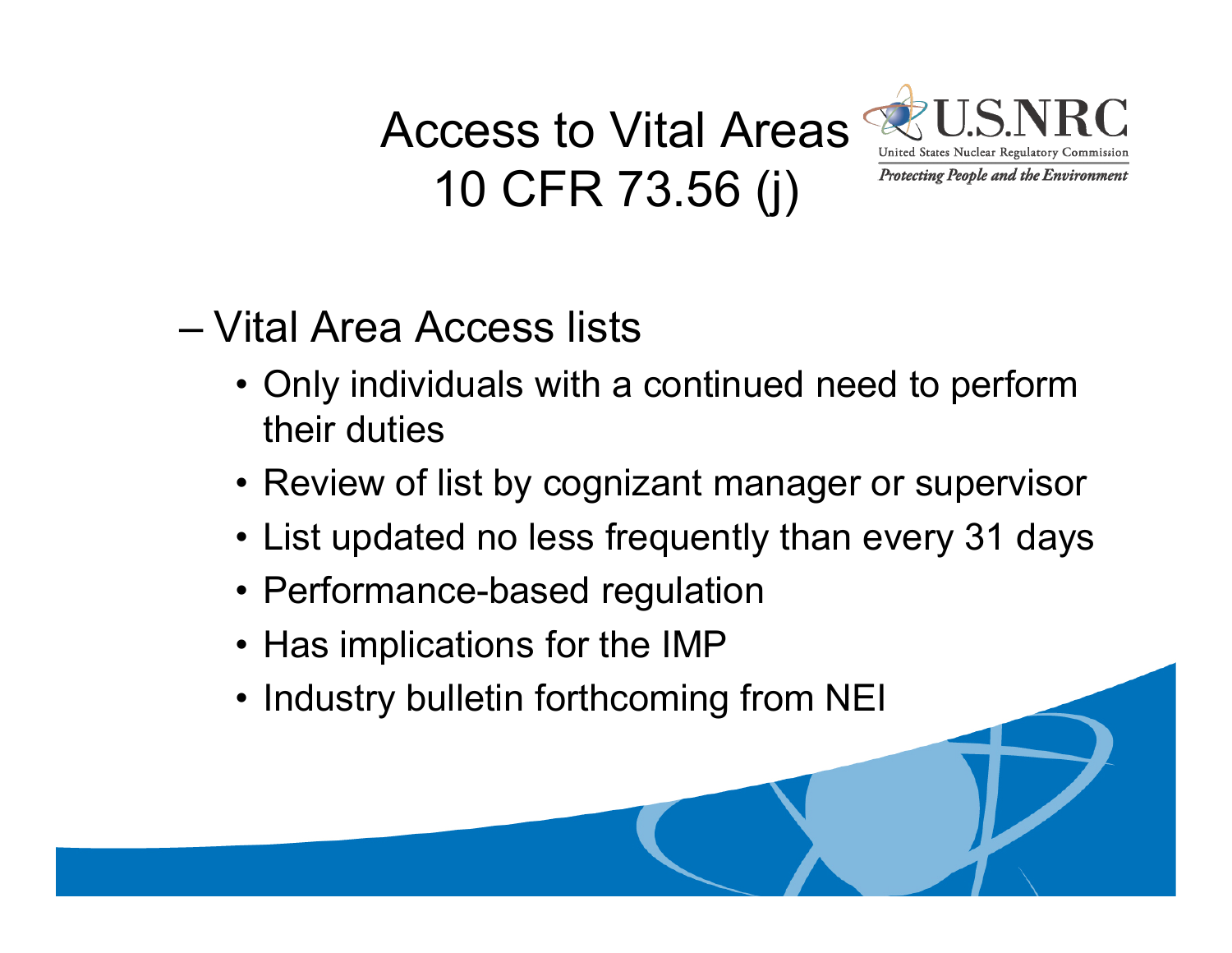

#### Self-Reporting of Legal Actions 10 CFR 73.56 (g) (1)

• (g) *Self-reporting of legal actions*. (1) Any individual who has applied for unescorted access or unescorted access authorization or is maintaining unescorted access or unescorted access authorization under this section shall promptly report to the reviewing official, his or her supervisor, or other management personnel designated in site procedures any legal action(s) taken by a law enforcement authority or court of law to which the individual has been subject that could result in incarceration or a court order or that requires a court appearance, including but not limited to an arrest, an indictment, the filing of charges, or a conviction, but excluding minor civil actions or misdemeanors such as parking violations or speeding tickets. The recipient of the report shall, if other than the reviewing official, promptly convey the report to the reviewing official. On the day that the report is received, the reviewing official shall evaluate the circumstances related to the reported legal action(s) and re-determine the reported individual's unescorted access or unescorted access authorization status.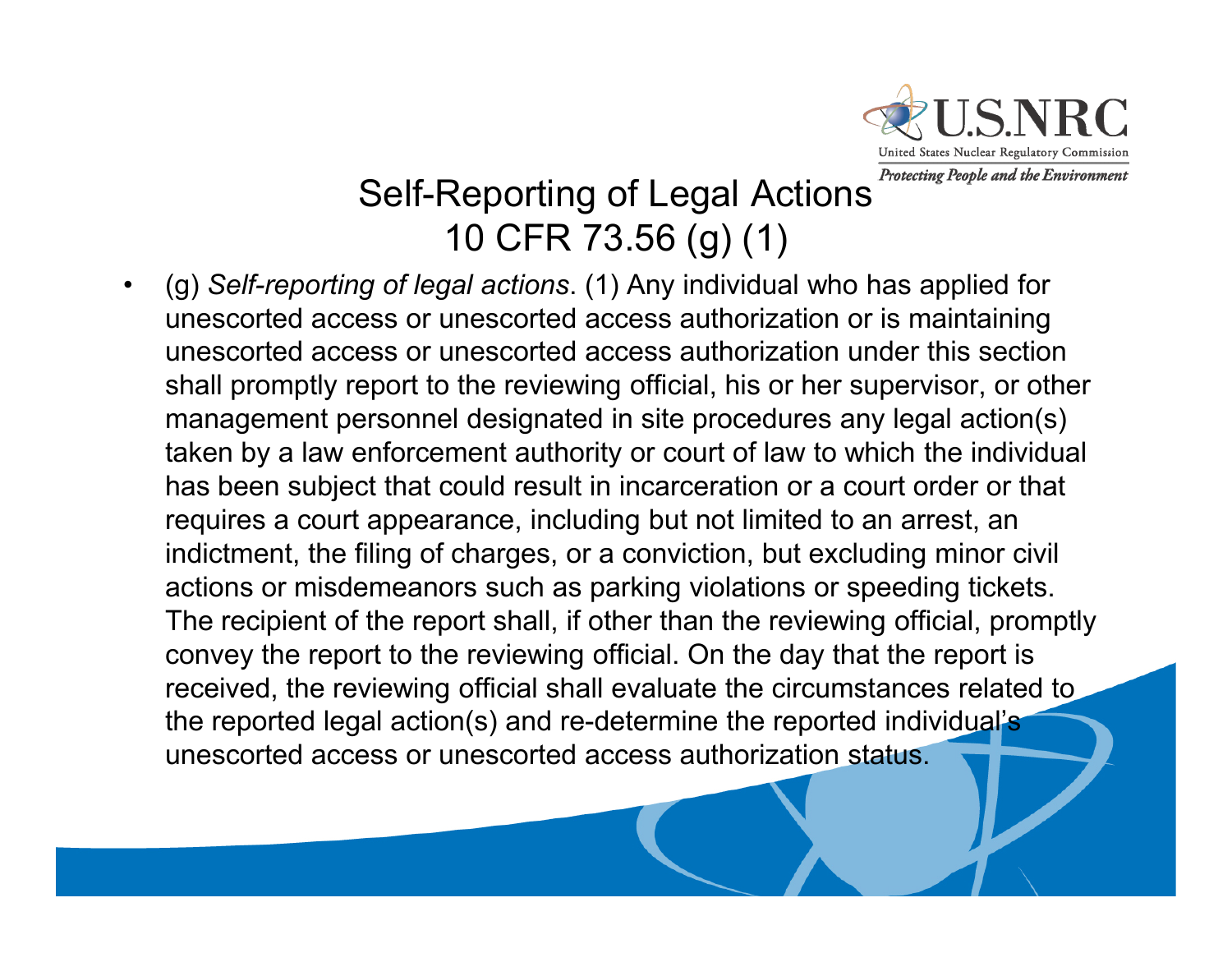

#### Self-Reporting of Legal Actions 10 CFR 73.56 (g) (2) (continued)

• (2) The licensee or applicant shall inform the individual of this obligation, in writing, prior to granting unescorted access or certifying unescorted access authorization

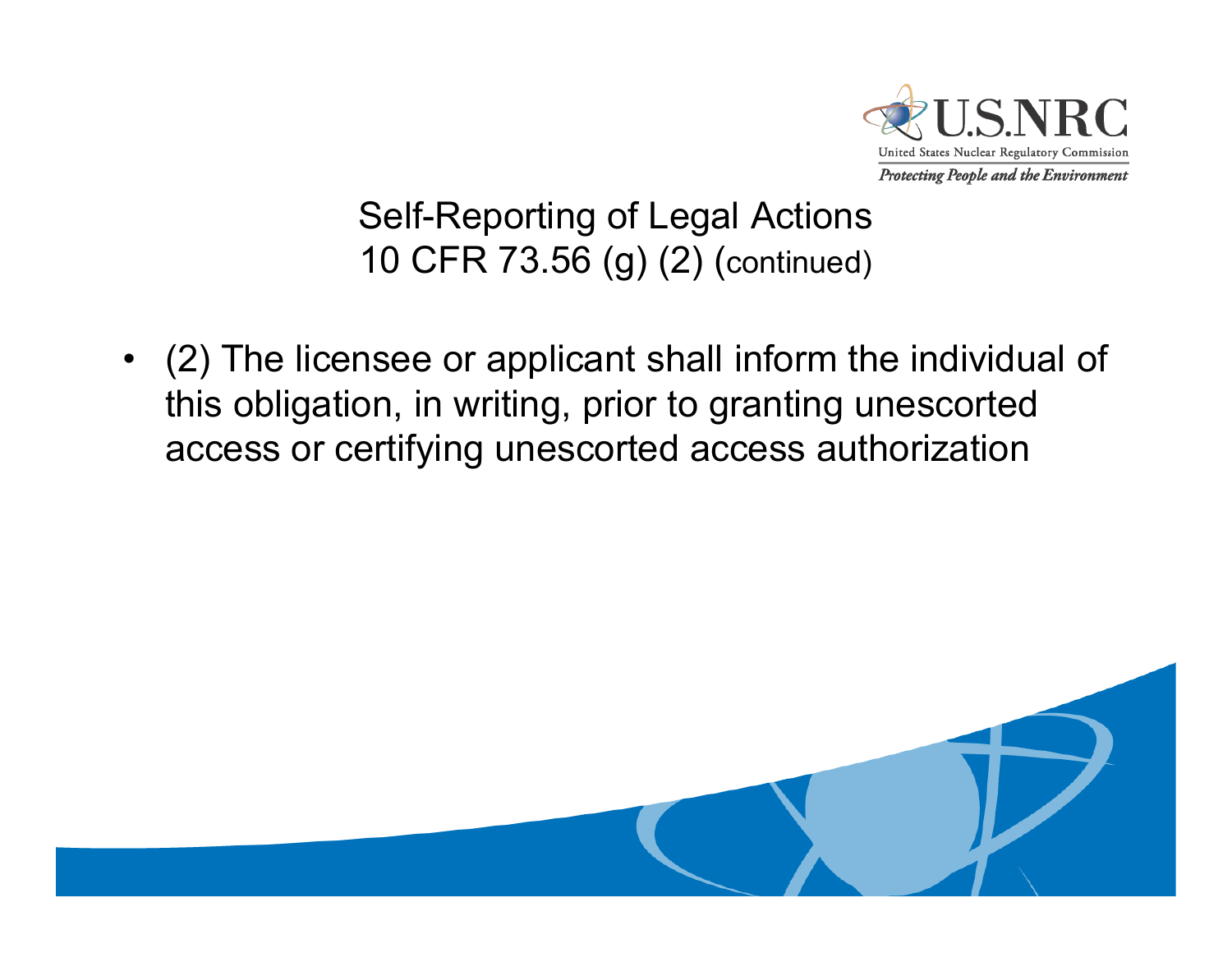

- Self-reporting of Legal Actions
	- Applies to any applicant for UA or UAA or anyone maintaining either UA or UAA
	- Must report any legal actions taken by law enforcement or courts the person has been subject to that could result in incarceration or court order that requires a court appearance.
	- Must report to reviewing official, supervisor or other management official designated in site procedures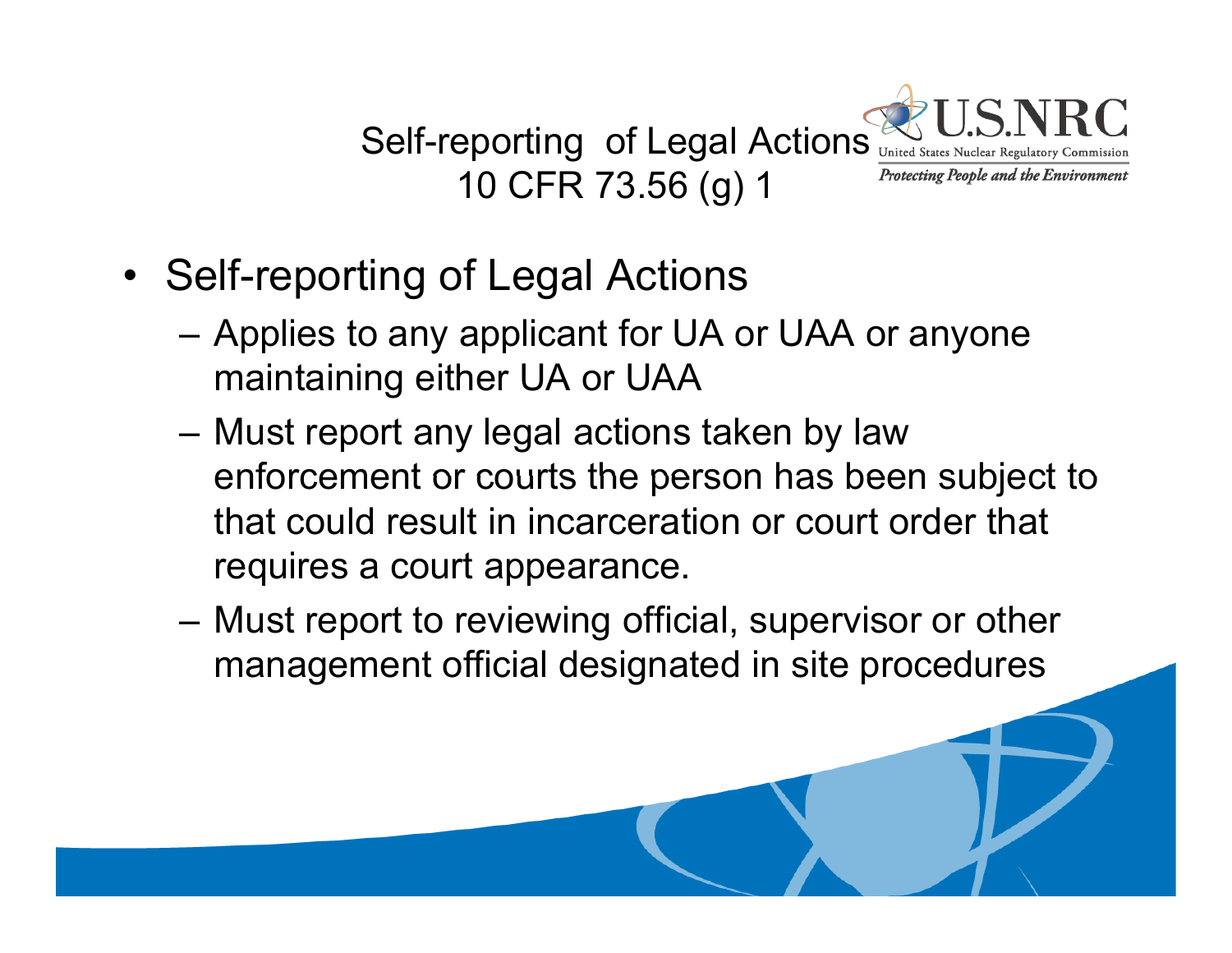

#### Self-reporting of Legal Actions

- Alerts on NCIC activity
	- Rap-back feature capable with the IDENT system that will notify the organization submitting fingerprints of NCIC activity such as an arrest